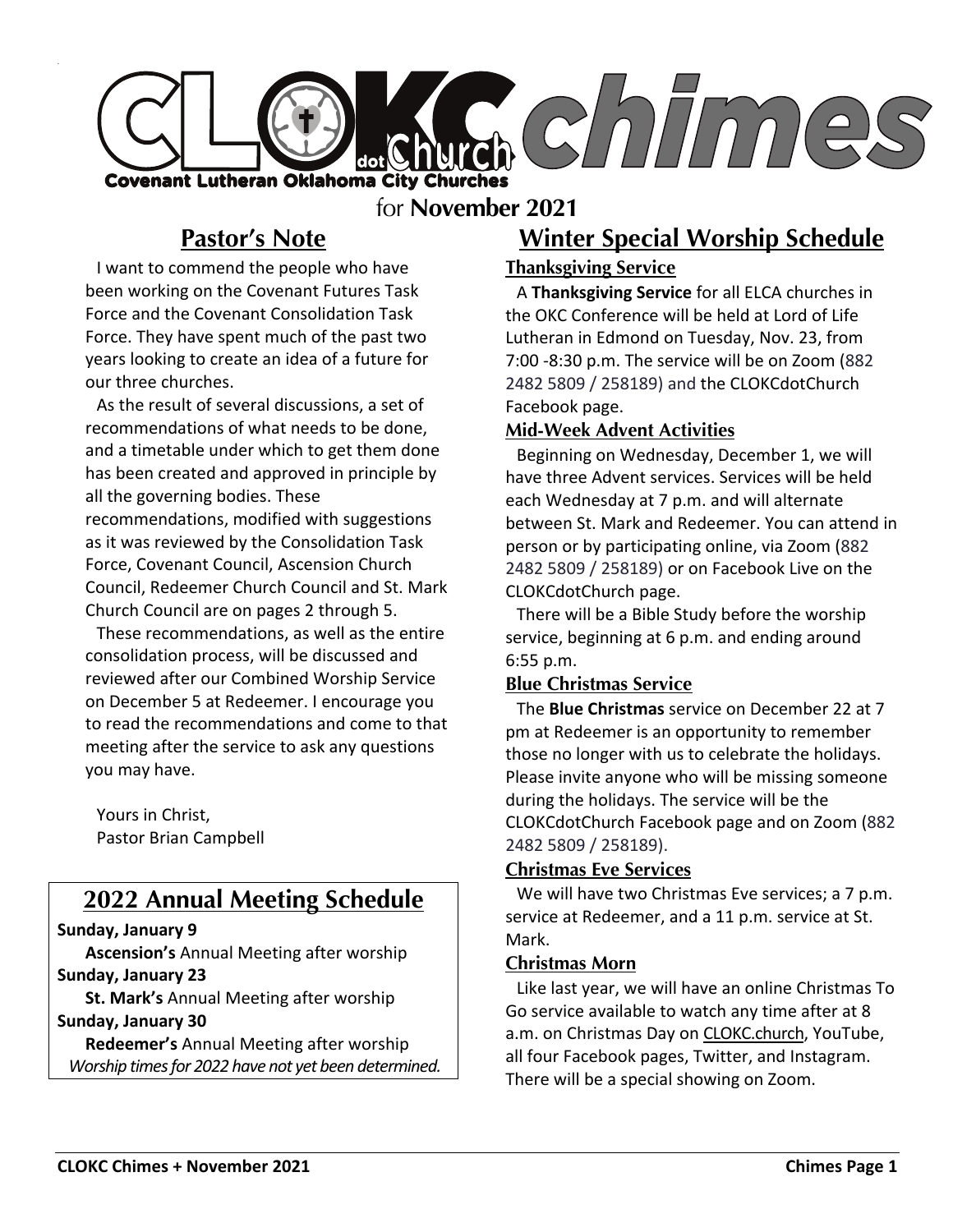# **Recommendations to Move the Consolidation Process Along**

- 1. Have St. Mark's property assessed
	- a. Have both St. Mark and Redeemer inspected. (**DONE**)
- 2. Incorporate To Be Named Lutheran Church
	- a. Choose a name on November 7 at the Combined Service (moved to December 5)
		- i. The Legal & Constitution Team wants approval from the Consolidation Task Force and the Covenant Council to submit a reviewed small list of names submitted by October 31 to be voted upon by those in attendance at the Combined Service on November 7. (Moved to December 5)
		- ii. Once a name has been decided upon, the Legal & Constitution Team pursues incorporation for To Be Named Lutheran Church.
			- 1. Based on other parts of this plan, this needs to be done by early December
- 3. Covenant Churches begin to transfer assets to an INCORPORATED To Be Named Lutheran Church
	- a. Redeemer sells their building to the INCORPORATED To Be Named Lutheran Church for \$1 i. This needs to be approved at a Redeemer Congregational Meeting as part of their dissolution plan
	- b. St. Mark sells their building to the INCORPORATED To Be Named Lutheran Church for \$1
	- i. This needs to be approved at a St. Mark Congregational Meeting as part of their dissolution plan c. Ascension, St. Mark, and Redeemer transfer at least some of their funds to INCORPORATED To Be
	- Named Lutheran Church to fund the operations of To Be Named Lutheran Church
		- i. By selling both existing properties to To Be Named Lutheran Church, this commits the three churches and congregations to one another, and places the responsibility of maintaining a vacant facility on To Be Named Lutheran Church, in other words, on all of us.
		- ii. The previously approved transfer of funds for legal and corporation expenses by each church to the Covenant Church account should be made by each church, if possible, as soon as possible.
		- iii. The proceeds from the sale of properties (Ascension, and either St Mark or Redeemer) should not be used to fund basic operations of To Be Named Lutheran Church, but are to be used for new and enhanced ministries, or a new church facility.
- 4. Hold an informational meeting for ALL members after the December 5 Combined Service at Redeemer
	- a. Explain the approved process, to ALL members of ALL THREE Churches at the same time so everyone hears the same thing at the same time and can (and should) ask questions and raise concerns
	- b. The Property Team and Finance Team should provide information about the plusses and minuses of the buildings and property of Redeemer and St. Mark.
- 5. Decide what property into which we will move
	- a. The suggestion to make St. Mark the location of the Consolidated Church was made pre-COVID and was based upon information and trends at that time. An assessment of the plusses and minuses of the buildings and property of Redeemer and St. Mark, the expenses and needed maintenance should be done, and a decision based upon that information should be made by the combined members of To Be Named Lutheran Church. This information can be prepared by the Property Team and the Finance Team.
	- b. Schedule a Farewell and Godspeed services to mark the closing of both Redeemer and St. Mark (February 27) (**DONE**)
		- i. Work with the Bishop and Synod staff for availability to attend (**DONE**)
- 6. Each church holds a Congregational Meeting in December (or January) to finalize the approval of their dissolution plans, approve the consolidation plan and, for Redeemer and St. Mark, vote to sell each of their buildings and property for \$1 to an INCORPORATED To Be Named Lutheran Church.
- 7. The Consolidation Task Force recommends March 1, 2022 as the date upon which we begin to hold one Sunday worship service as a collective body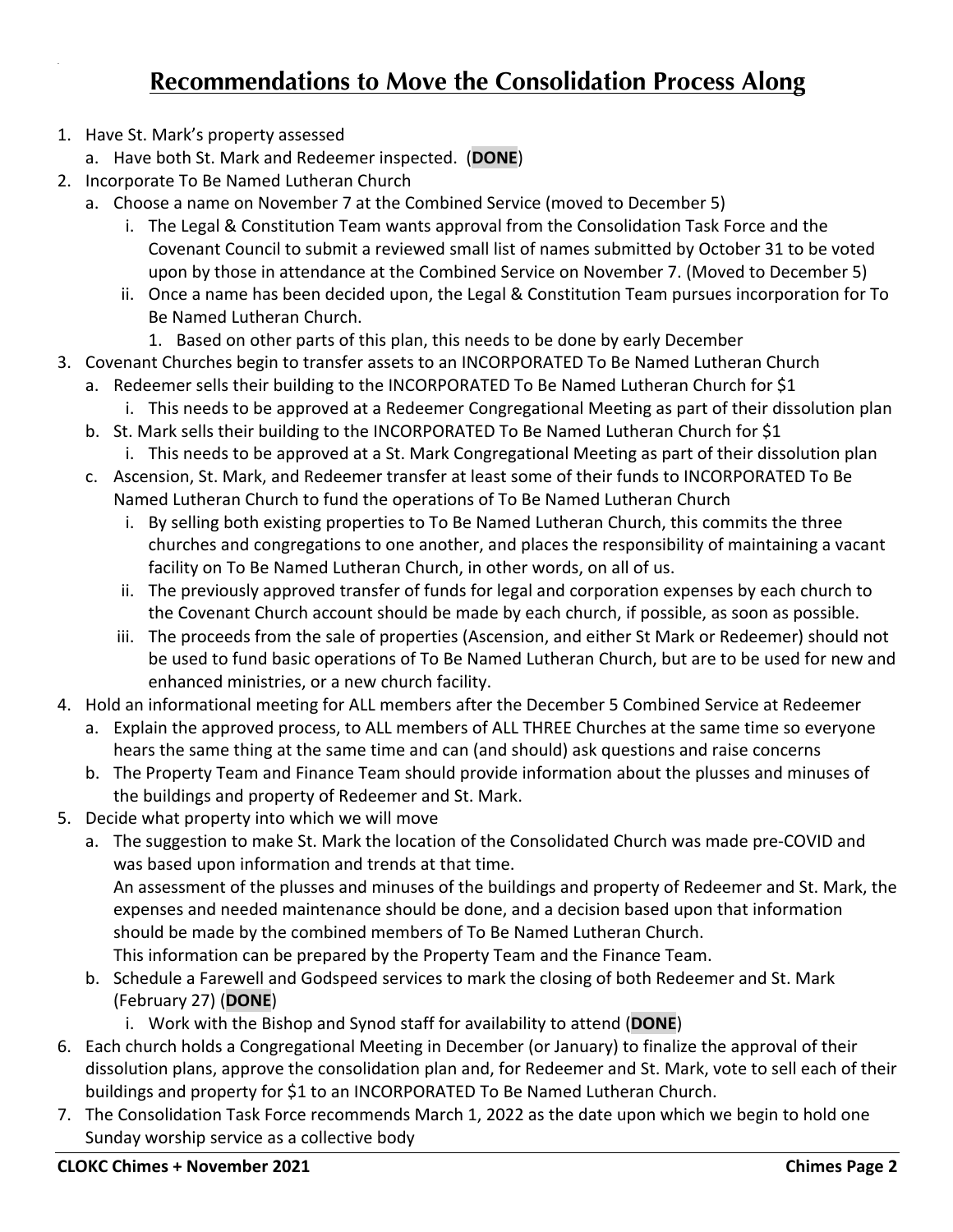- 8. Set a date upon which, assuming affirmative votes by all committees, councils, congregations and churches, the decisions to close each church and establish To Be Named Lutheran Church goes into effect.
	- a. The votes will happen on different days, but collectively can go into effect on a day to be determined (for example, March 1, 2022)
	- b. Schedule an Inaugural service to mark the start of the new To Be Named Lutheran Church
		- i. Work with the Bishop and Synod staff for availability to attend
- 9. Each church needs to make whatever plans and preparations are necessary to hold their 2022 Annual Meetings, which includes, but is not limited to:
	- i. Anticipated 2022 Annual Meeting Dates based upon previous year's meeting schedules: Ascension – 2nd Sunday of January – January 9, 2022 (**YES**) St. Mark – 4th Sunday of January – January 23, 2022 (**YES**); Redeemer – last Sunday of January – January 30, 2022 (**YES**) a. Schedule and send notices, as required by each constitution.
	- b. Annual Reports, as required by each constitution.
	- c. Preparation of a budget (for an abbreviated 2022), as required by each constitution.
	- d. Election of officers and a council (for an abbreviated 2022), as required by each constitution.
	- e. Vote to: If approved by all three churches in their meetings, to be effective on a date to be determined:
		- i. Close the church in compliance with ELCA procedures as of the date to be determined.
		- ii. Close the church as a corporation in compliance with Oklahoma law as of the date to be determined.
		- iii. Transfer assets of the church to To Be Named Lutheran Church and / or other organizations as spelled out in each church's dissolution plan as of the date to be determined.
		- iv. Dissolve the Covenant agreement between Ascension, Redeemer, and St. Mark as of the date to be determined.
- 10. To Be Named Lutheran Church schedules a new Congregational Chartering Meeting in February, 2022 to:
	- i. It is suggested that all materials should be available at each of the churches Annual Meetings UNLESS information will come from those meetings. If so, the item should STILL be prepared with the notation(s) that noted information is subject to change in coming from those meetings.
	- a. Approve the Constitution to be created by the Legal & Constitution Team
	- i. Will this require approval from the Consolidation Task Force and/or Covenant Council? b. Approve the 2022 Budget to be created by the Finance Team
	-
	- i. Will this require approval from the Consolidation Task Force and/or Covenant Council?
	- c. Approve the Use of Assets Plan to be created by the Property Team in cooperation with the Finance Team and Worship Team
		- i. Will this require approval from the Consolidation Task Force and/or Covenant Council?
	- d. Approve the Mission and Ministry Plan to be created by the Mission & Ministry Team i. Will this require approval from the Consolidation Task Force and/or Covenant Council?
	- e. Approve the Worship Plan to be created by the Worship Team
		- i. Will this require approval from the Consolidation Task Force and/or Covenant Council?
	- f. Approve a Staffing Plan to be created by the Covenant Council, in cooperation with the Finance Team, Worship Team and Property Team
		- i. Will this require approval from the Consolidation Task Force and/or Covenant Council?
	- g. Elect Officers and Council Members for the leadership needs as spelled out in the new Constitution.
	- h. Vote to extend a Letter of Call to a Pastor, or make a Pastoral leadership decision.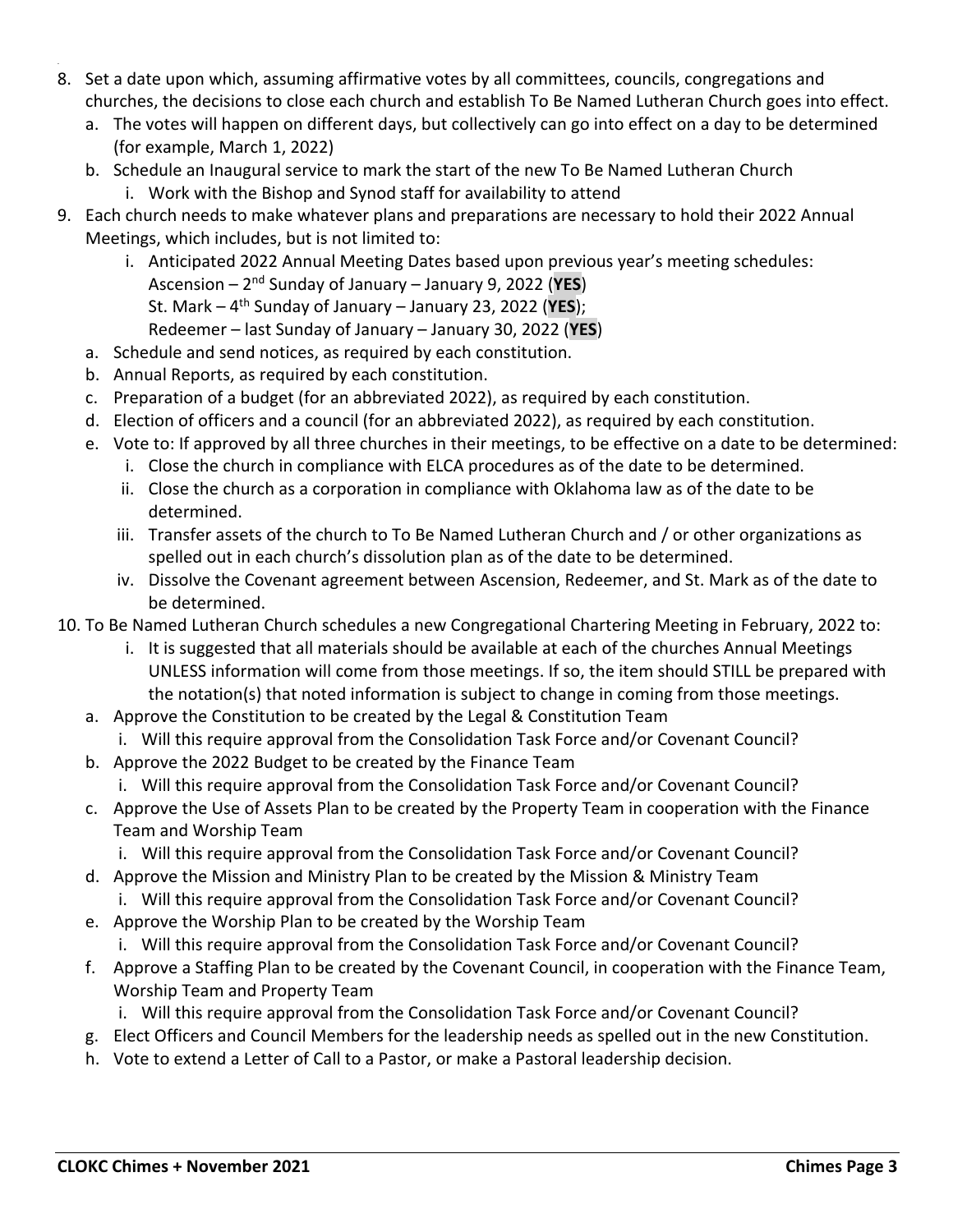- 11. The Covenant Council, along with each church council, will need to act as a *defacto* Nominating Committee for the To Be Named Lutheran Church Council. While everyone who has served in a leadership position for their church and the covenant deserves some time out of leadership, we cannot afford for everyone to take a break at the same time.
- 12. To be good stewards of the blessings To Be Named Lutheran Church will receive from Ascension, Redeemer and St. Mark, the monies transferred from the sale of properties should be placed in a safe, but as high as possible return, investment vehicle. The proceeds from the sale of properties should be used to fund new and enhanced ministries, or a new church facility.
	- a. A designated time frame of three to five years should be established during which annual reviews of the ministries and finances of To Be Named Lutheran Church are made. Is the new church growing or sustaining members? Is the new church financially viable? Are the ministries of the church serving our neighbors in need?
		- i. If that review shows that To Be Named Lutheran Church is not a viable, vital, and engaged congregation, discussions should be had to create a dissolution plan for the church's assets, and close the new congregation.

## **Immediate Steps**

- 1. Approve the plan to name To Be Named Lutheran Church
	- a. By the Consolidation Task Force at their meeting on Tuesday, October 19 (**DONE**)
	- b. By the Covenant Council at their meeting on Thursday, October 21 (**DONE**)
- 2. Approve this plan (with adjustments)
	- a. By the Consolidation Task Force at their meeting on Tuesday, October 19 (**DONE**)
	- b. By the Covenant Council at their meeting on Thursday, October 21 (**DONE**)
	- c. By each Church Council at their November meetings
		- i. Ascension Wednesday, November 3 (**DONE**)
		- ii. Redeemer Monday, November 8 (**DONE**)
		- iii. St. Mark Tuesday, November 9 (**DONE**)
- 3. Each church needs to schedule Congregational Meetings in December or January.
	- i. Note: This will require at least two weeks' notice and mailing notices to members. If multiple meetings are scheduled, such as the December meeting and the Annual meeting, notices can be combined.
	- a. For Ascension to finalize their dissolution plan
	- b. For Redeemer to sell their property to **To Be Named Lutheran** Church, and to finalize their dissolution plan and the consolidation plan
	- c. For St. Mark to sell their property to **To Be Named Lutheran Church**, and to finalize their dissolution plan and the consolidation plan
	- Each church needs to schedule Congregational Meetings in December or January
- 4. Determine whether the Consolidation Task Force and/or Covenant Council want, or need, to review and approve which of the items for the new Congregational Meeting in February listed above in step 8
	- a. Constitution for To Be Named Lutheran Church; 2022 Budget for To Be Named Lutheran Church; Use of Assets Plan; Mission and Ministry Plan; Worship Plan; and Staffing Plan
	- b. If so, by what date will these items need to be submitted?
	- c. It was suggested earlier that these items be available at the January Annual Church Meetings. Is that early enough? Will two sets of documents be confusing?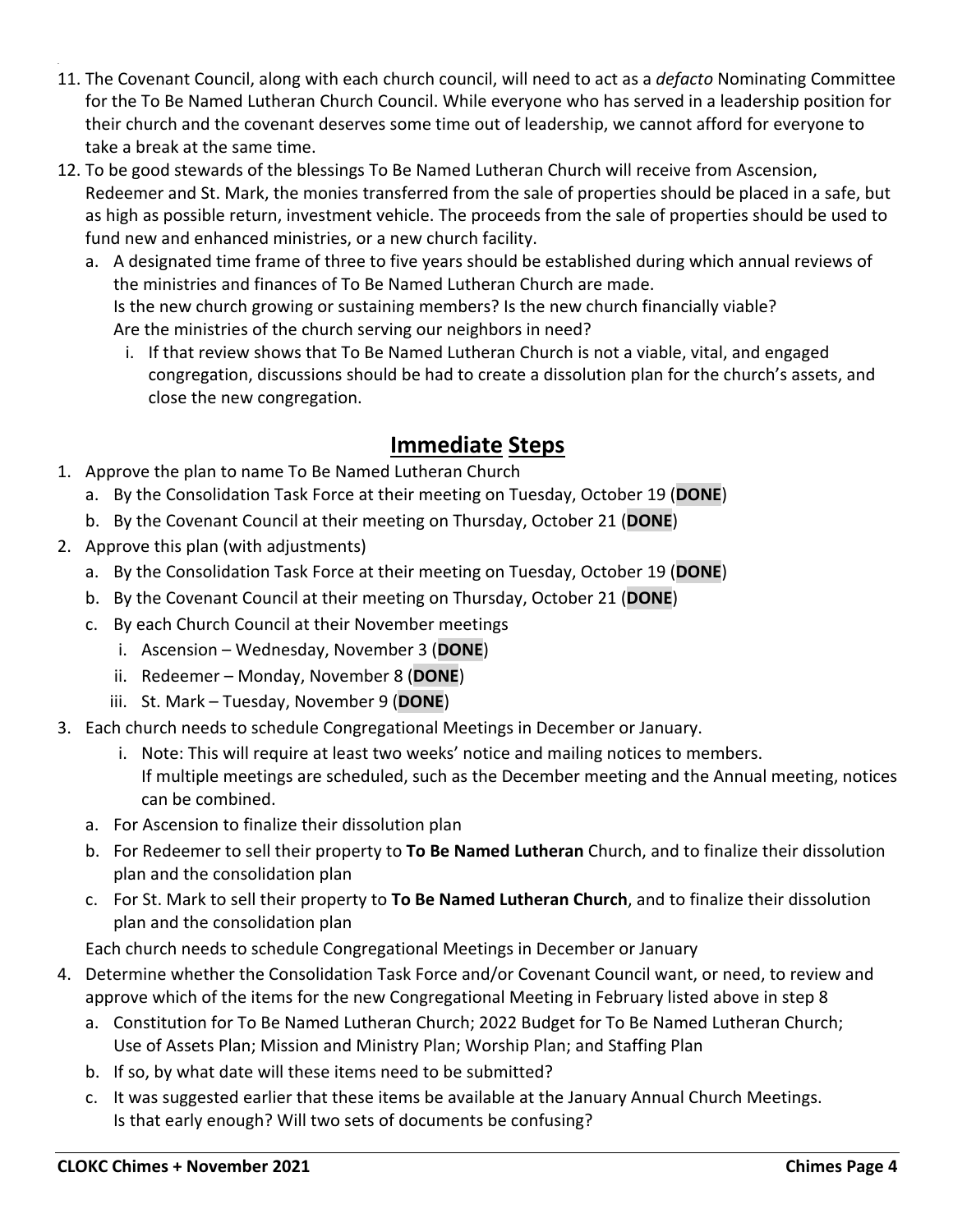## **Work To Be Done By Consolidation Teams**

- 1. **Legal & Constitution Team** provides possible names for To Be Named Lutheran Church
	- a. BY **December 5 to** be voted on by those in attendance at the Combined Service that day at St. Mark
- 2. **Property Team** and **Finance Team** should provide information about the plusses and minuses of the buildings and property of Redeemer and St. Mark
	- a. BY December 5 to be reviewed and discussed at a meeting following the Combined Service that day at Redeemer
- 3. **Legal & Constitution Team** incorporates **To Be Named Lutheran Church**
- 4. **Legal & Constitution Team** drafts identical language for motions for December Congregational Meetings
	- a. Prior to any December Congregational meetings TO:
		- i. Close the church in compliance with ELCA procedures as of the date to be determined.
		- ii. Close the church as a corporation in compliance with Oklahoma law as of the date to be determined.
		- iii. Transfer assets of the church to To Be Named Lutheran Church and / or other organizations as spelled out in each church's dissolution plan as of the date to be determined.
		- iv. Dissolve the Covenant agreement between Ascension, Redeemer, and St. Mark as of the date to be determined.
- 5. **Legal & Constitution Team** creates a Constitution for **To Be Named Lutheran** Church
	- a. For review and comment of the Consolidation Task Force and Covenant Council in December
	- b. For review by the Synod Constitution Committee (Holly Lantagne) prior to presentation for approval
	- c. For review for Congregational Annual Meetings beginning in January
- 6. **Finance Team** creates a 2022 Budget for To Be Named Lutheran Church
	- a. For review and comment of the Consolidation Task Force and Covenant Council in December
	- b. For review for Congregational Annual Meetings beginning in January
- 7. **Property Team** in cooperation with the **Finance Team** and **Worship Team**, creates a Use of Assets Plan for To Be Named Lutheran Church
	- a. For review and comment of the Consolidation Task Force and Covenant Council in December
	- b. For review for Congregational Annual Meetings beginning in January
- 8. **Mission & Ministry Team** creates the Mission and Ministry Plan for To Be Named Lutheran Church
	- a. For review and comment of the Consolidation Task Force and Covenant Council in December
	- b. For review for Congregational Annual Meetings beginning in January
- 9. **Worship Team** creates the Worship Plan for To Be Named Lutheran Church
	- a. To be used when Combined Sunday Worship Services become weekly
	- b. For review and comment of the Consolidation Task Force and Covenant Council in December
	- c. For review for Congregational Annual Meetings beginning in January
- 10. **Finance Team**, **Worship Team** and **Property Team** work with the Covenant Council to develop a Staffing Plan for **To Be Named Lutheran Church**
	- i. For Secretarial, Cleaning and Musical duties. The plan should include job descriptions.
	- a. For review and/or approval of the Consolidation Task Force and/or Covenant Council in December
	- b. For review for Congregational Annual Meetings beginning in January